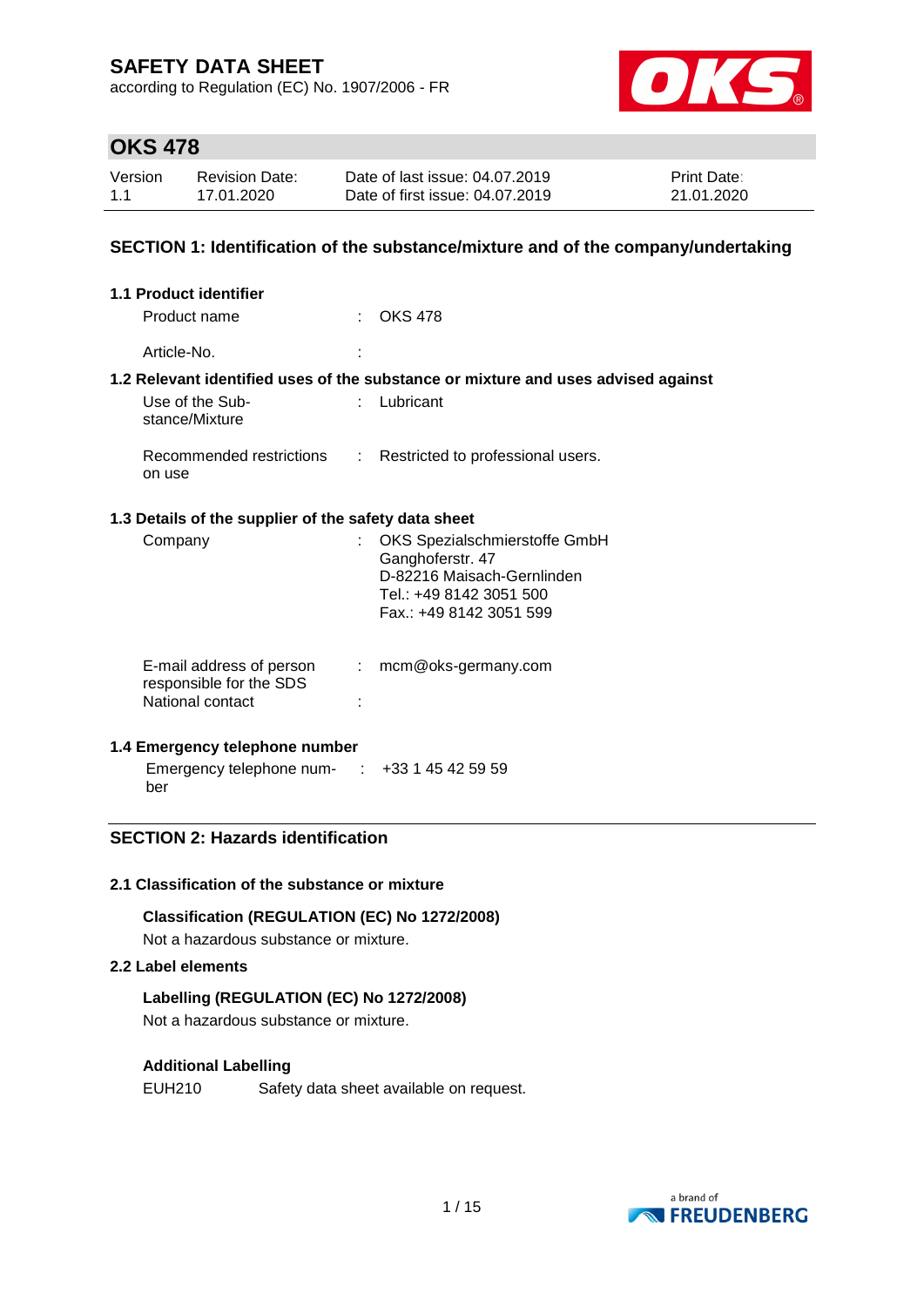according to Regulation (EC) No. 1907/2006 - FR



## **OKS 478**

| Version | <b>Revision Date:</b> | Date of last issue: 04.07.2019  | <b>Print Date:</b> |
|---------|-----------------------|---------------------------------|--------------------|
| 1.1     | 17.01.2020            | Date of first issue: 04.07.2019 | 21.01.2020         |

#### **2.3 Other hazards**

This substance/mixture contains no components considered to be either persistent, bioaccumulative and toxic (PBT), or very persistent and very bioaccumulative (vPvB) at levels of 0.1% or higher.

### **SECTION 3: Composition/information on ingredients**

#### **3.2 Mixtures**

Chemical nature : Synthetic hydrocarbon oil inorganic binding agent

#### **Components**

| Chemical name                                | CAS-No.<br>EC-No.<br>Index-No.   | Classification | Concentration<br>limits<br>M-Factor<br><b>Notes</b> | Concentration<br>(% w/w) |
|----------------------------------------------|----------------------------------|----------------|-----------------------------------------------------|--------------------------|
|                                              |                                  |                |                                                     |                          |
|                                              | <b>Registration number</b>       |                |                                                     |                          |
| Substances with a workplace exposure limit : |                                  |                |                                                     |                          |
| silicon dioxide                              | 7631-86-9                        | Not classified |                                                     | $>= 1 - < 10$            |
|                                              | 231-545-4                        |                |                                                     |                          |
|                                              | 01-2119379499-16-<br><b>XXXX</b> |                |                                                     |                          |

For explanation of abbreviations see section 16.

### **SECTION 4: First aid measures**

#### **4.1 Description of first aid measures**

| If inhaled              | : Remove person to fresh air. If signs/symptoms continue, get<br>medical attention.<br>Keep patient warm and at rest.<br>If breathing is irregular or stopped, administer artificial respira-<br>tion. |
|-------------------------|--------------------------------------------------------------------------------------------------------------------------------------------------------------------------------------------------------|
| In case of skin contact | : Remove contaminated clothing. If irritation develops, get med-<br>ical attention.<br>Wash off with soap and water.                                                                                   |
| In case of eye contact  | : Rinse immediately with plenty of water, also under the eyelids,<br>for at least 10 minutes.<br>If eye irritation persists, consult a specialist.                                                     |
| If swallowed            | $\therefore$ Move the victim to fresh air.<br>Do not induce vomiting without medical advice.                                                                                                           |

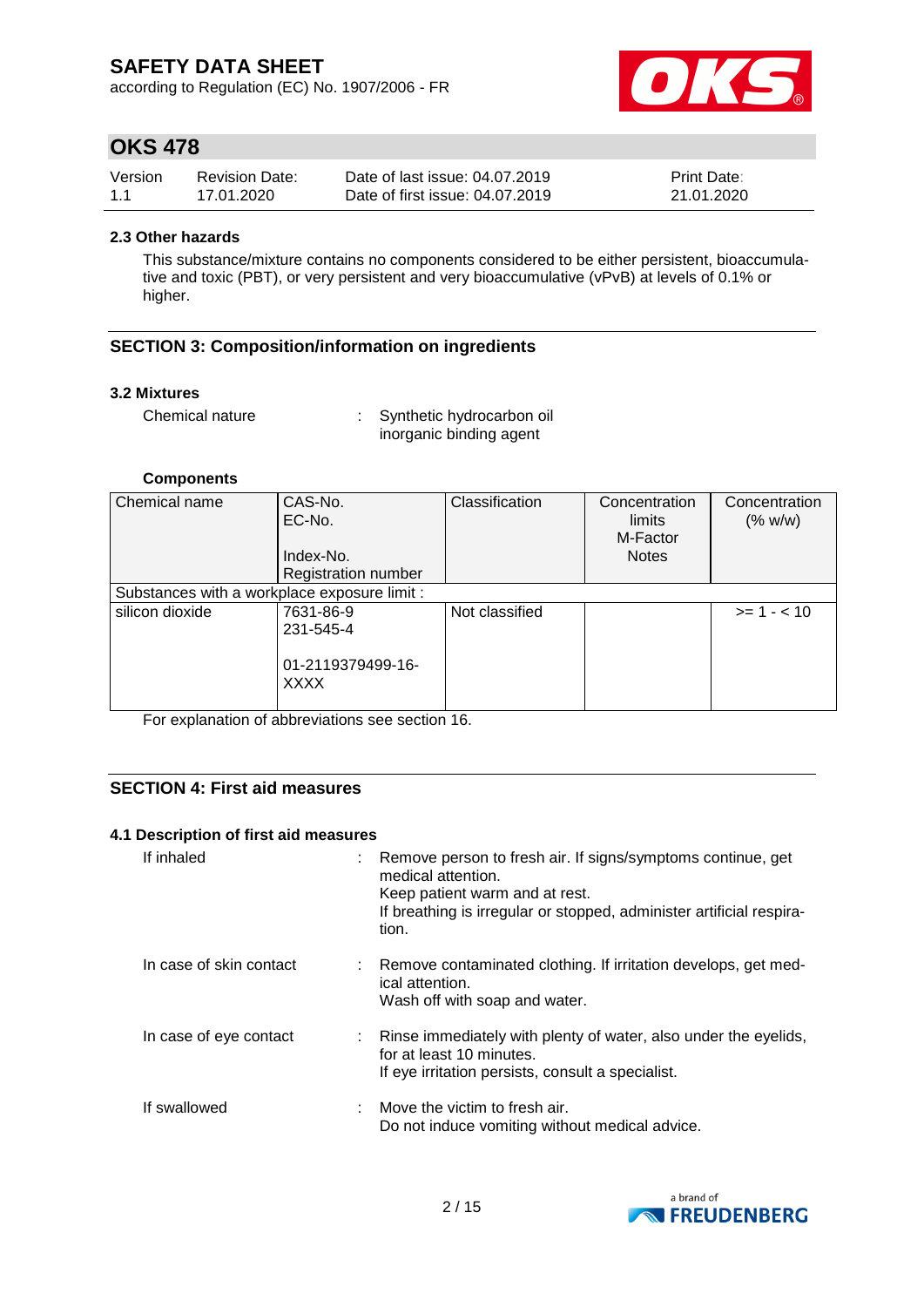according to Regulation (EC) No. 1907/2006 - FR



# **OKS 478**

| Version<br>1.1 | <b>Revision Date:</b><br>17.01.2020                |    | Date of last issue: 04.07.2019<br>Date of first issue: 04.07.2019                                                                                                       | <b>Print Date:</b><br>21.01.2020 |
|----------------|----------------------------------------------------|----|-------------------------------------------------------------------------------------------------------------------------------------------------------------------------|----------------------------------|
|                |                                                    |    | 4.2 Most important symptoms and effects, both acute and delayed                                                                                                         |                                  |
|                | Symptoms                                           |    | No information available.                                                                                                                                               |                                  |
| <b>Risks</b>   |                                                    |    | None known.                                                                                                                                                             |                                  |
|                |                                                    |    | 4.3 Indication of any immediate medical attention and special treatment needed                                                                                          |                                  |
|                | Treatment                                          |    | No information available.                                                                                                                                               |                                  |
|                | <b>SECTION 5: Firefighting measures</b>            |    |                                                                                                                                                                         |                                  |
|                | 5.1 Extinguishing media                            |    |                                                                                                                                                                         |                                  |
|                | Suitable extinguishing media                       |    | Use water spray, alcohol-resistant foam, dry chemical or car-<br>bon dioxide.                                                                                           |                                  |
| media          | Unsuitable extinguishing                           | ÷  | High volume water jet                                                                                                                                                   |                                  |
|                |                                                    |    | 5.2 Special hazards arising from the substance or mixture                                                                                                               |                                  |
| fighting       | Specific hazards during fire-                      | ÷. | Fire may cause evolution of:<br>Carbon oxides<br>Metal oxides<br>Nitrogen oxides (NOx)                                                                                  |                                  |
|                | 5.3 Advice for firefighters                        |    |                                                                                                                                                                         |                                  |
|                | Special protective equipment :<br>for firefighters |    | In the event of fire, wear self-contained breathing apparatus.<br>Use personal protective equipment. Exposure to decomposi-<br>tion products may be a hazard to health. |                                  |
|                | Further information                                |    | Standard procedure for chemical fires.                                                                                                                                  |                                  |

#### **SECTION 6: Accidental release measures**

#### **6.1 Personal precautions, protective equipment and emergency procedures**

| Personal precautions | Evacuate personnel to safe areas.<br>÷.<br>Use the indicated respiratory protection if the occupational<br>exposure limit is exceeded and/or in case of product release<br>(dust).<br>Do not breathe vapours, aerosols.<br>Refer to protective measures listed in sections 7 and 8. |
|----------------------|-------------------------------------------------------------------------------------------------------------------------------------------------------------------------------------------------------------------------------------------------------------------------------------|
|                      |                                                                                                                                                                                                                                                                                     |

#### **6.2 Environmental precautions**

| Environmental precautions | : Try to prevent the material from entering drains or water  |
|---------------------------|--------------------------------------------------------------|
|                           | courses.                                                     |
|                           | Local authorities should be advised if significant spillages |

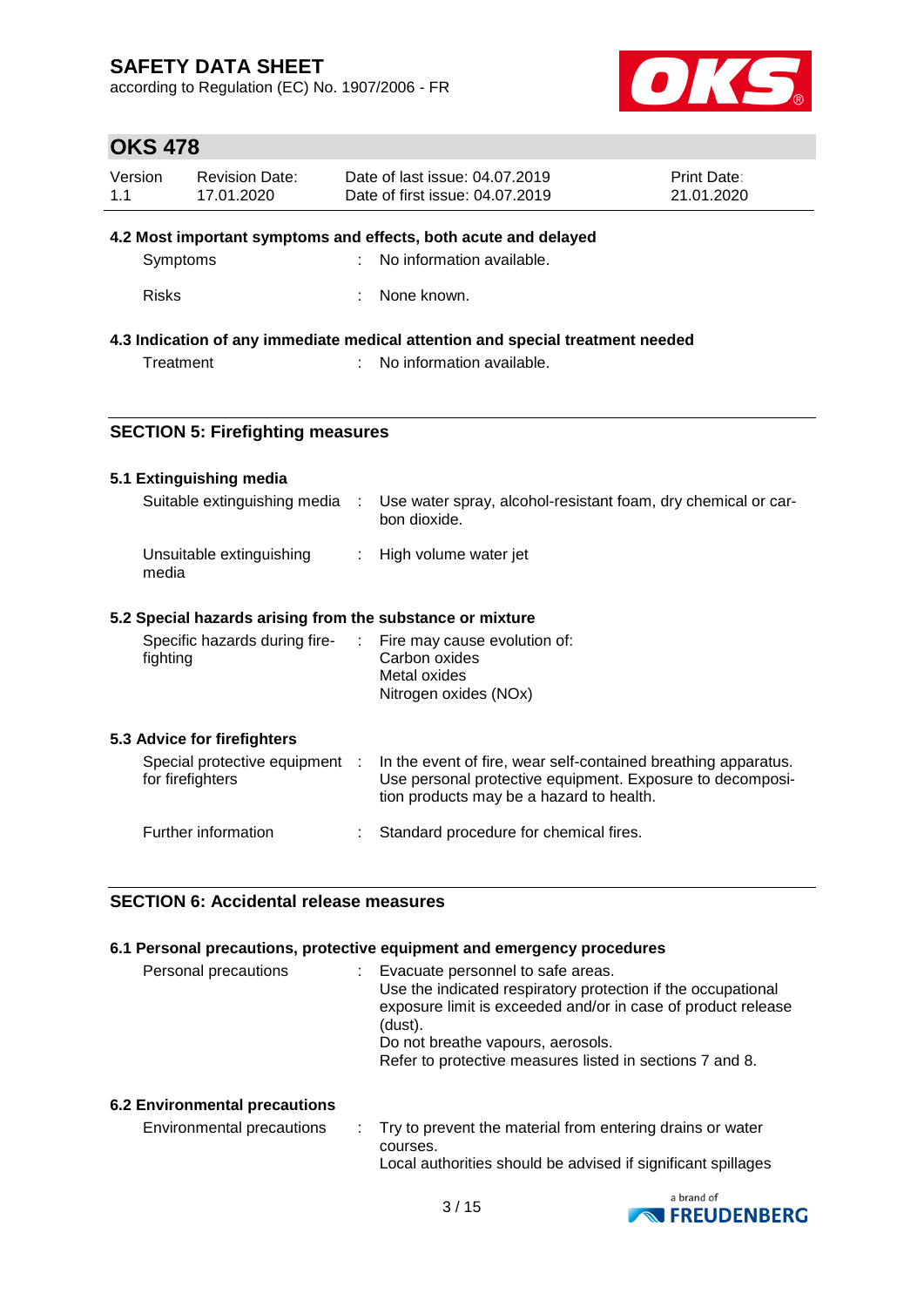according to Regulation (EC) No. 1907/2006 - FR



# **OKS 478**

| Version | Revision Date: | Date of last issue: 04.07.2019  | <b>Print Date:</b> |
|---------|----------------|---------------------------------|--------------------|
| 1.1     | 17.01.2020     | Date of first issue: 04.07.2019 | 21.01.2020         |

cannot be contained.

#### **6.3 Methods and material for containment and cleaning up**

Methods for cleaning up : Clean up promptly by sweeping or vacuum. Keep in suitable, closed containers for disposal.

## **6.4 Reference to other sections**

For personal protection see section 8.

### **SECTION 7: Handling and storage**

#### **7.1 Precautions for safe handling**

| Advice on safe handling<br>÷.                                    | For personal protection see section 8.<br>Smoking, eating and drinking should be prohibited in the ap-<br>plication area.<br>Wash hands and face before breaks and immediately after<br>handling the product.                                                                                                                  |
|------------------------------------------------------------------|--------------------------------------------------------------------------------------------------------------------------------------------------------------------------------------------------------------------------------------------------------------------------------------------------------------------------------|
| Hygiene measures                                                 | : Wash face, hands and any exposed skin thoroughly after<br>handling.                                                                                                                                                                                                                                                          |
| 7.2 Conditions for safe storage, including any incompatibilities |                                                                                                                                                                                                                                                                                                                                |
| Requirements for storage<br>areas and containers                 | Store in original container. Keep container closed when not in<br>use. Keep in a dry, cool and well-ventilated place. Containers<br>which are opened must be carefully resealed and kept upright<br>to prevent leakage. Store in accordance with the particular<br>national regulations. Keep in properly labelled containers. |

#### **7.3 Specific end use(s)**

Specific use(s) : Specific instructions for handling, not required.

### **SECTION 8: Exposure controls/personal protection**

#### **8.1 Control parameters**

#### **Occupational Exposure Limits**

| Components          | CAS-No.                 | Value type (Form<br>of exposure) | Control parameters   | <b>Basis</b>                     |
|---------------------|-------------------------|----------------------------------|----------------------|----------------------------------|
| silicon dioxide     | 7631-86-9               | TWA (Respirable<br>dust)         | $0.1 \text{ ma/m}$ 3 | 2004/37/EC<br>$(2017 - 12 - 27)$ |
| Further information | Carcinogens or mutagens |                                  |                      |                                  |

#### **Derived No Effect Level (DNEL) according to Regulation (EC) No. 1907/2006:**

| Substance name | End '<br>Use | Exposure routes | Potential health ef-<br>tects | Value |
|----------------|--------------|-----------------|-------------------------------|-------|
|----------------|--------------|-----------------|-------------------------------|-------|

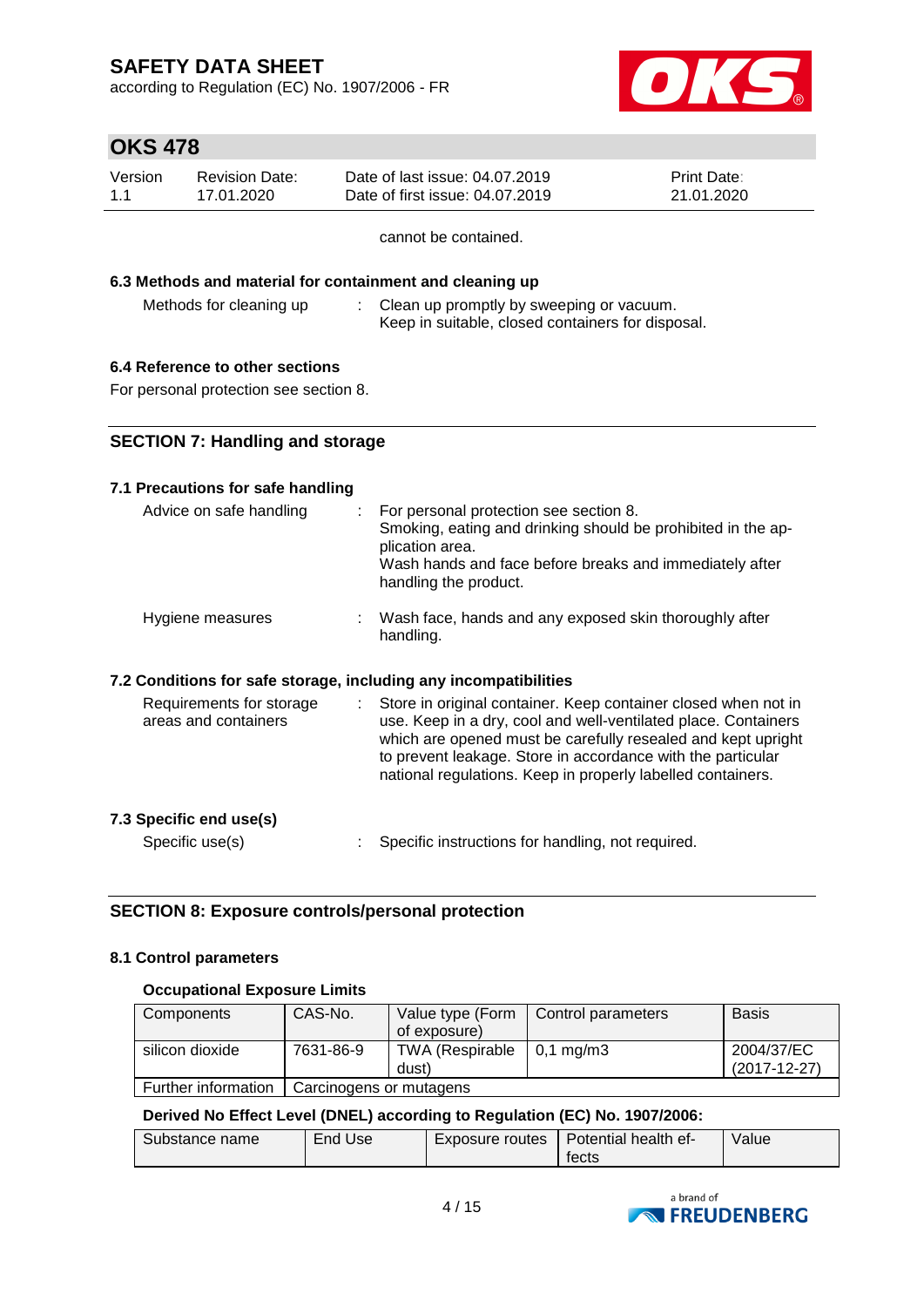according to Regulation (EC) No. 1907/2006 - FR



# **OKS 478**

| Version<br>1.1 | <b>Revision Date:</b><br>17.01.2020                                   |         | Date of last issue: 04.07.2019<br>Date of first issue: 04.07.2019 | Print Date:<br>21.01.2020                                                                                                                                                                                                                                                                                           |
|----------------|-----------------------------------------------------------------------|---------|-------------------------------------------------------------------|---------------------------------------------------------------------------------------------------------------------------------------------------------------------------------------------------------------------------------------------------------------------------------------------------------------------|
|                | silicon dioxide                                                       | Workers | Inhalation                                                        | $4$ mg/m $3$                                                                                                                                                                                                                                                                                                        |
|                | 8.2 Exposure controls                                                 |         |                                                                   |                                                                                                                                                                                                                                                                                                                     |
|                | <b>Engineering measures</b><br>none                                   |         |                                                                   |                                                                                                                                                                                                                                                                                                                     |
|                | Personal protective equipment                                         |         |                                                                   |                                                                                                                                                                                                                                                                                                                     |
|                | Eye protection                                                        |         | Tightly fitting safety goggles                                    |                                                                                                                                                                                                                                                                                                                     |
|                | Hand protection<br>Material<br>Break through time<br>Protective index |         | Nitrile rubber<br>$> 10$ min<br>Class 1                           |                                                                                                                                                                                                                                                                                                                     |
|                | Remarks                                                               |         | has to be measured for each case.<br>derived from it.             | For prolonged or repeated contact use protective gloves. The<br>break through time depends amongst other things on the<br>material, the thickness and the type of glove and therefore<br>The selected protective gloves have to satisfy the specifica-<br>tions of Regulation (EU) 2016/425 and the standard EN 374 |
|                | Respiratory protection                                                |         |                                                                   | Not required; except in case of aerosol formation.                                                                                                                                                                                                                                                                  |
|                | Filter type                                                           |         | Filter type P                                                     |                                                                                                                                                                                                                                                                                                                     |
|                | Protective measures                                                   |         | at the specific workplace.<br>cific work-place.                   | The type of protective equipment must be selected according<br>to the concentration and amount of the dangerous substance<br>Choose body protection in relation to its type, to the concen-<br>tration and amount of dangerous substances, and to the spe-                                                          |

## **SECTION 9: Physical and chemical properties**

#### **9.1 Information on basic physical and chemical properties**

| Appearance      |    | paste             |
|-----------------|----|-------------------|
| Colour          | t. | beige             |
| Odour           |    | odourless         |
| Odour Threshold | t. | No data available |
|                 |    |                   |
| рH              | ÷. | Not applicable    |
| Drop point      |    | >250 °C           |

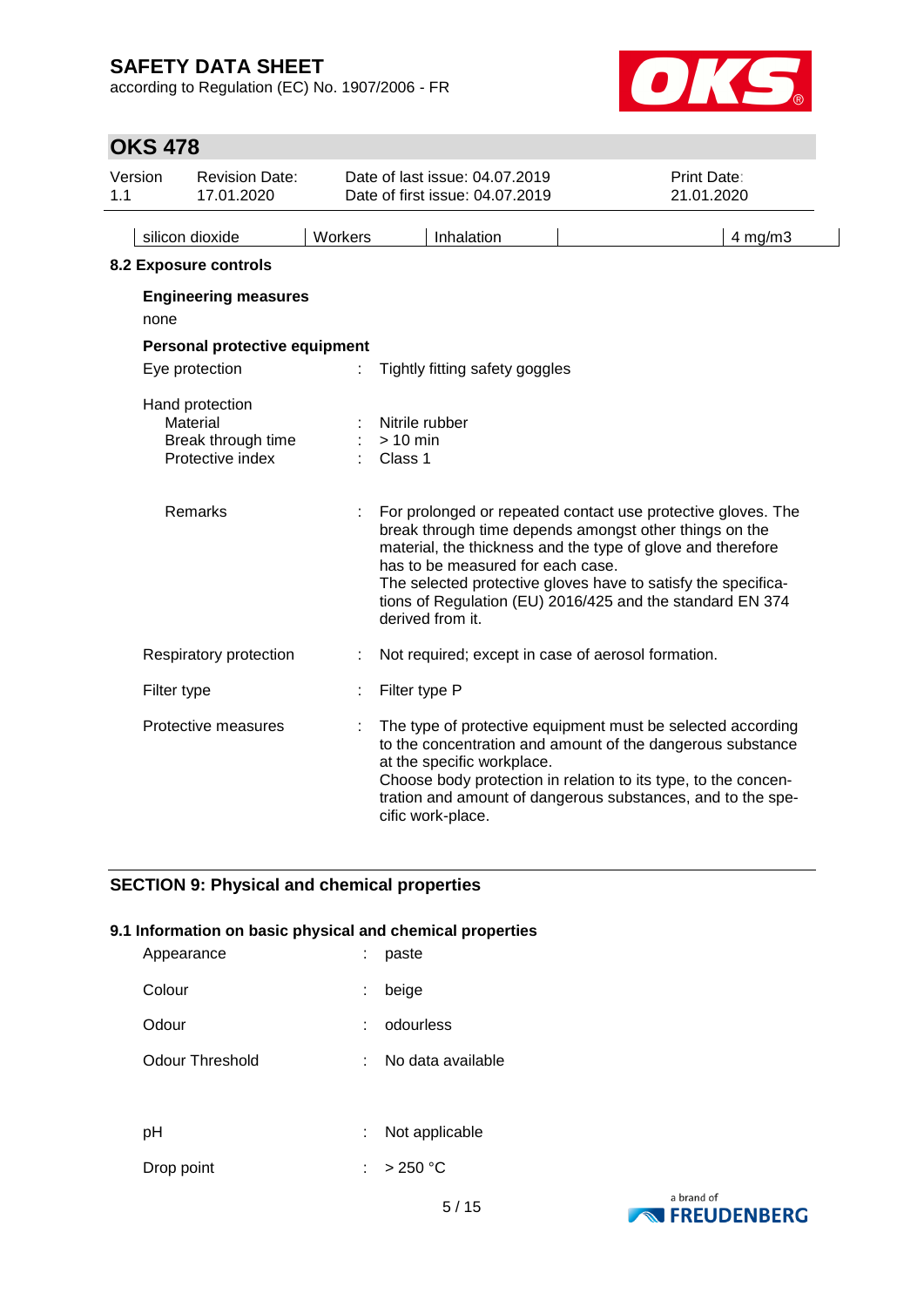according to Regulation (EC) No. 1907/2006 - FR



# **OKS 478**

| Version<br>1.1 |                     | <b>Revision Date:</b><br>17.01.2020                 |   | Date of last issue: 04.07.2019<br>Date of first issue: 04.07.2019 | Print Date:<br>21.01.2020 |
|----------------|---------------------|-----------------------------------------------------|---|-------------------------------------------------------------------|---------------------------|
|                |                     |                                                     |   | (1.013 hPa)                                                       |                           |
|                |                     | Boiling point/boiling range                         | ÷ | No data available                                                 |                           |
|                | Flash point         |                                                     |   | Not applicable                                                    |                           |
|                |                     | Evaporation rate                                    |   | No data available                                                 |                           |
|                |                     | Flammability (solid, gas)                           | ÷ | <b>Combustible Solids</b>                                         |                           |
|                |                     | Upper explosion limit / Upper<br>flammability limit | ÷ | No data available                                                 |                           |
|                |                     | Lower explosion limit / Lower<br>flammability limit | ÷ | No data available                                                 |                           |
|                |                     | Vapour pressure                                     |   | < 0,001 hPa (20 °C)                                               |                           |
|                |                     | Relative vapour density                             | ÷ | No data available                                                 |                           |
|                | Density             |                                                     | t | 0,88 g/cm3<br>(20 °C)                                             |                           |
|                | <b>Bulk density</b> |                                                     |   | No data available                                                 |                           |
|                | Solubility(ies)     | Water solubility                                    |   | insoluble                                                         |                           |
|                |                     | Solubility in other solvents                        |   | No data available                                                 |                           |
|                | octanol/water       | Partition coefficient: n-                           |   | No data available                                                 |                           |
|                |                     | Auto-ignition temperature                           |   | No data available                                                 |                           |
|                |                     | Decomposition temperature                           |   | No data available                                                 |                           |
|                | Viscosity           | Viscosity, dynamic                                  |   | No data available                                                 |                           |
|                |                     | Viscosity, kinematic                                |   | Not applicable                                                    |                           |
|                |                     | <b>Explosive properties</b>                         |   | Not explosive                                                     |                           |
|                |                     | Oxidizing properties                                |   | No data available                                                 |                           |
|                |                     | 9.2 Other information<br>Sublimation point          |   | No data available                                                 |                           |
|                |                     | Metal corrosion rate                                |   | Not corrosive to metals                                           |                           |
|                | Self-ignition       |                                                     |   | not auto-flammable                                                |                           |
|                |                     |                                                     |   |                                                                   |                           |

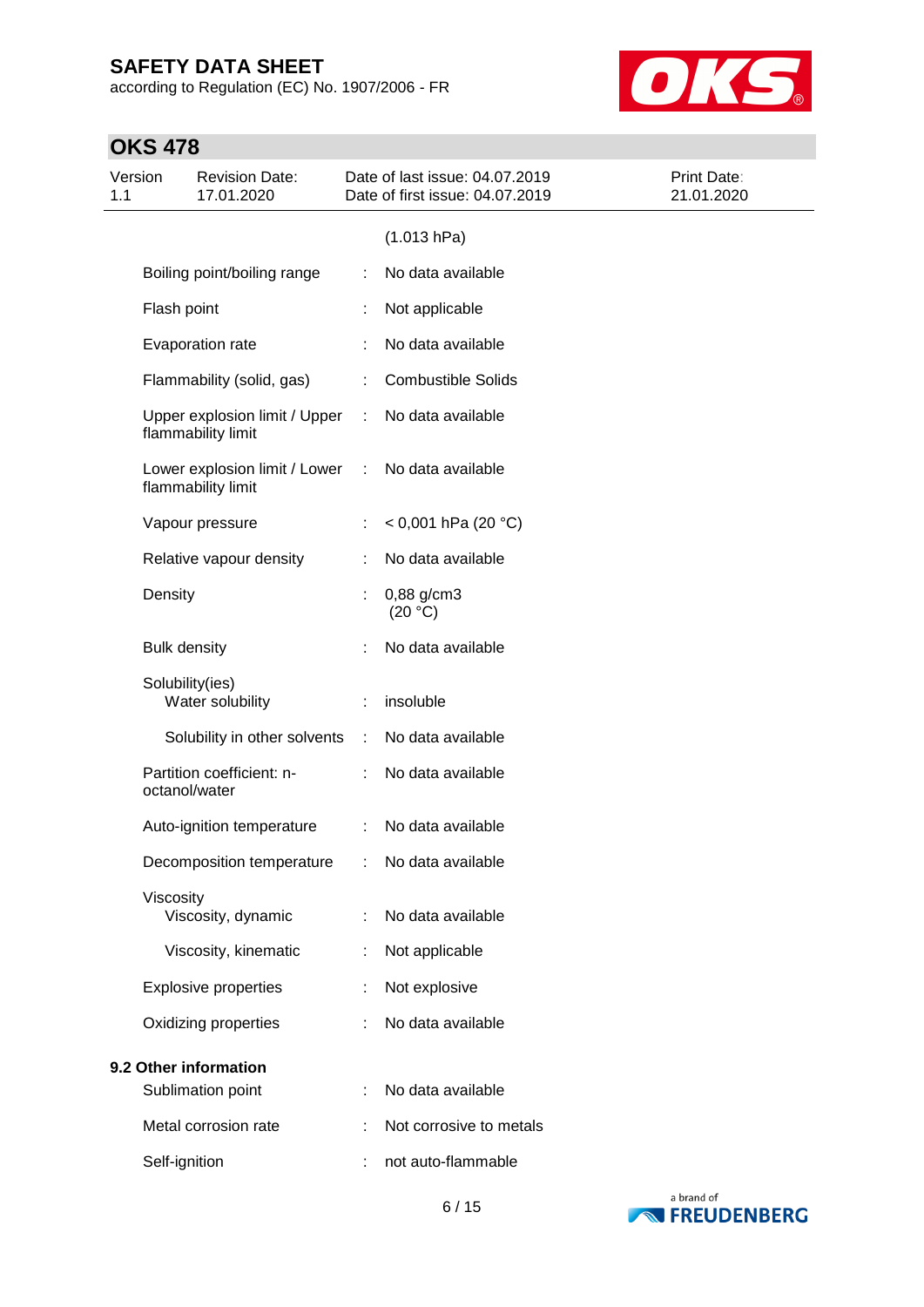according to Regulation (EC) No. 1907/2006 - FR



# **OKS 478**

| Version | Revision Date: | Date of last issue: 04.07.2019  | <b>Print Date:</b> |
|---------|----------------|---------------------------------|--------------------|
| 1.1     | 17.01.2020     | Date of first issue: 04.07.2019 | 21.01.2020         |

## **SECTION 10: Stability and reactivity**

#### **10.1 Reactivity**

No hazards to be specially mentioned.

#### **10.2 Chemical stability**

Stable under normal conditions.

### **10.3 Possibility of hazardous reactions**

| Hazardous reactions |  | No dangerous reaction known under conditions of normal use. |
|---------------------|--|-------------------------------------------------------------|
|---------------------|--|-------------------------------------------------------------|

#### **10.4 Conditions to avoid**

Conditions to avoid : No conditions to be specially mentioned.

#### **10.5 Incompatible materials**

Materials to avoid : No materials to be especially mentioned.

### **10.6 Hazardous decomposition products**

No decomposition if stored and applied as directed.

### **SECTION 11: Toxicological information**

#### **11.1 Information on toxicological effects**

#### **Acute toxicity**

| <b>Product:</b>           |                                                                |
|---------------------------|----------------------------------------------------------------|
| Acute oral toxicity       | Remarks: This information is not available.                    |
| Acute inhalation toxicity | Remarks: This information is not available.                    |
| Acute dermal toxicity     | Remarks: This information is not available.                    |
| <b>Components:</b>        |                                                                |
| silicon dioxide:          |                                                                |
| Acute oral toxicity       | LD50 (Rat): $>$ 5.000 mg/kg<br>Method: OECD Test Guideline 401 |
|                           |                                                                |

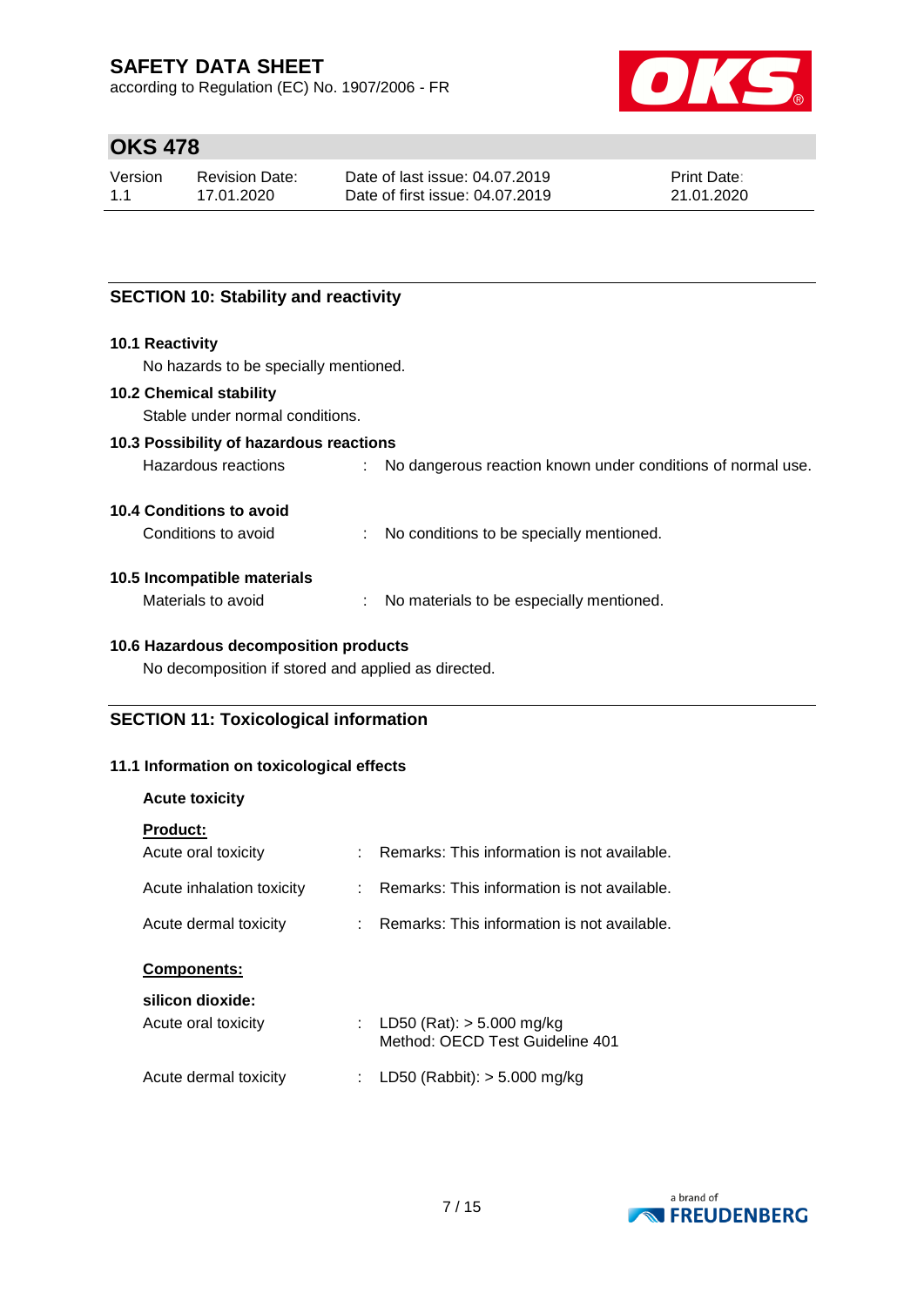according to Regulation (EC) No. 1907/2006 - FR



## **OKS 478**

| Version<br><b>Revision Date:</b><br>17.01.2020<br>1.1 |                                   | Date of last issue: 04.07.2019<br>Date of first issue: 04.07.2019 |                                    | Print Date:<br>21.01.2020 |  |
|-------------------------------------------------------|-----------------------------------|-------------------------------------------------------------------|------------------------------------|---------------------------|--|
|                                                       | <b>Skin corrosion/irritation</b>  |                                                                   |                                    |                           |  |
|                                                       | Product:                          |                                                                   |                                    |                           |  |
| Remarks                                               |                                   | This information is not available.<br>t.                          |                                    |                           |  |
|                                                       |                                   |                                                                   |                                    |                           |  |
|                                                       | Components:                       |                                                                   |                                    |                           |  |
|                                                       | silicon dioxide:                  |                                                                   |                                    |                           |  |
| Species                                               |                                   | Rabbit                                                            |                                    |                           |  |
|                                                       | Assessment                        | No skin irritation                                                |                                    |                           |  |
| Method                                                |                                   | <b>OECD Test Guideline 404</b>                                    |                                    |                           |  |
| Result                                                |                                   | No skin irritation                                                |                                    |                           |  |
| <b>GLP</b>                                            |                                   | yes                                                               |                                    |                           |  |
|                                                       | Serious eye damage/eye irritation |                                                                   |                                    |                           |  |
|                                                       | Product:                          |                                                                   |                                    |                           |  |
|                                                       | Remarks                           | This information is not available.<br>÷.                          |                                    |                           |  |
|                                                       | <b>Components:</b>                |                                                                   |                                    |                           |  |
|                                                       |                                   |                                                                   |                                    |                           |  |
|                                                       | silicon dioxide:                  |                                                                   |                                    |                           |  |
| Species                                               |                                   | Rabbit                                                            |                                    |                           |  |
|                                                       | Assessment                        | No eye irritation                                                 |                                    |                           |  |
| Method                                                |                                   | <b>OECD Test Guideline 405</b>                                    |                                    |                           |  |
| Result<br><b>GLP</b>                                  |                                   | No eye irritation                                                 |                                    |                           |  |
|                                                       |                                   | yes                                                               |                                    |                           |  |
|                                                       | Respiratory or skin sensitisation |                                                                   |                                    |                           |  |
|                                                       | Product:                          |                                                                   |                                    |                           |  |
| Remarks                                               |                                   | This information is not available.<br>÷                           |                                    |                           |  |
|                                                       |                                   |                                                                   |                                    |                           |  |
|                                                       | Components:                       |                                                                   |                                    |                           |  |
|                                                       | silicon dioxide:                  |                                                                   |                                    |                           |  |
|                                                       | Assessment                        |                                                                   | Does not cause skin sensitisation. |                           |  |
| Result                                                |                                   |                                                                   | Does not cause skin sensitisation. |                           |  |
|                                                       | <b>Germ cell mutagenicity</b>     |                                                                   |                                    |                           |  |
|                                                       | Product:                          |                                                                   |                                    |                           |  |
|                                                       | Genotoxicity in vitro             | : Remarks: No data available                                      |                                    |                           |  |
|                                                       | Genotoxicity in vivo              | : Remarks: No data available                                      |                                    |                           |  |
|                                                       | Components:                       |                                                                   |                                    |                           |  |
|                                                       | silicon dioxide:                  |                                                                   |                                    |                           |  |

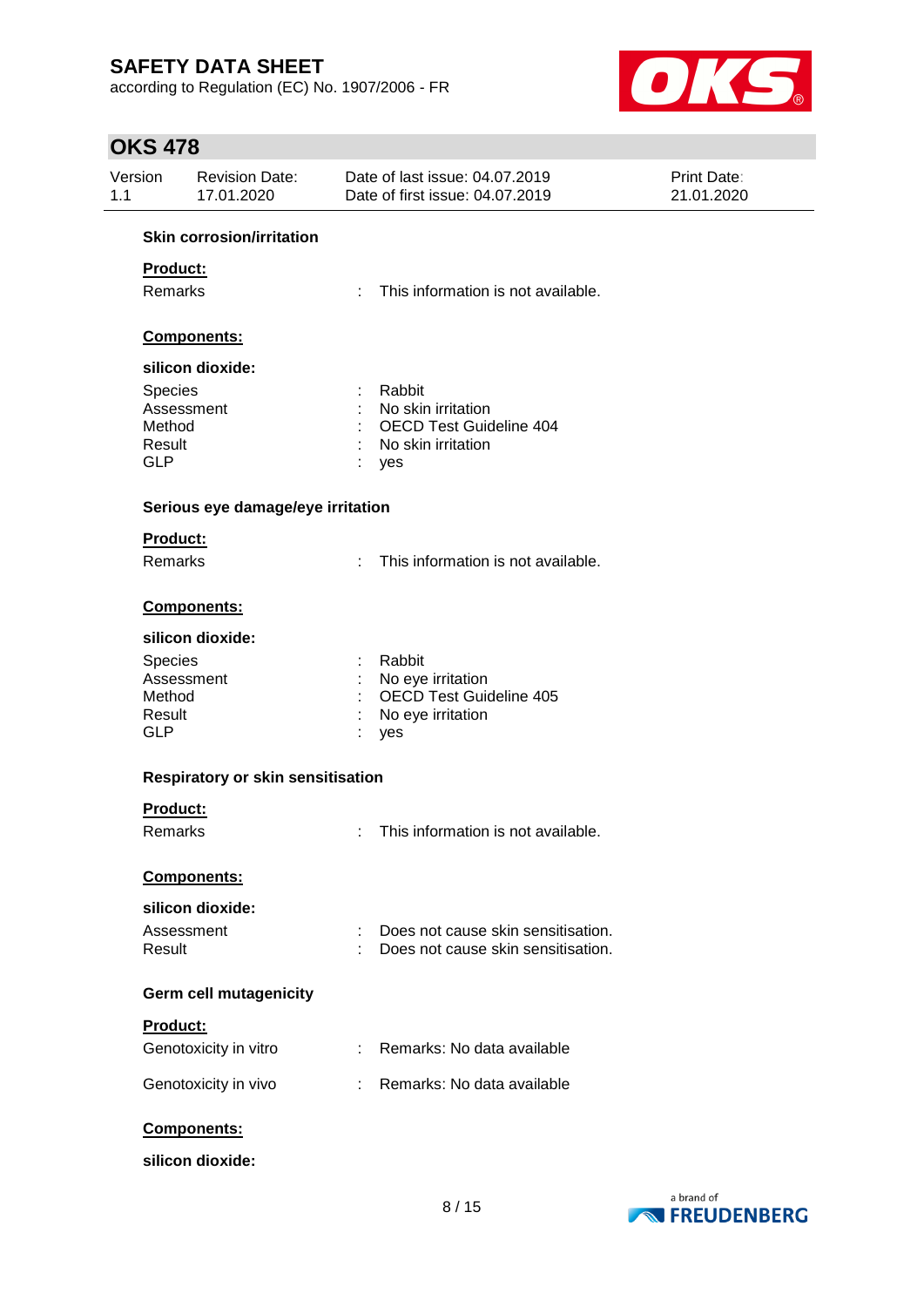according to Regulation (EC) No. 1907/2006 - FR



# **OKS 478**

| Version<br>1.1 |                                        | <b>Revision Date:</b><br>17.01.2020 |   | Date of last issue: 04.07.2019<br>Date of first issue: 04.07.2019                                   | Print Date:<br>21.01.2020                                  |  |  |
|----------------|----------------------------------------|-------------------------------------|---|-----------------------------------------------------------------------------------------------------|------------------------------------------------------------|--|--|
|                | Germ cell mutagenicity-As-<br>sessment |                                     | ÷ | mutagenic effects.                                                                                  | Tests on bacterial or mammalian cell cultures did not show |  |  |
|                |                                        | Carcinogenicity                     |   |                                                                                                     |                                                            |  |  |
|                | Product:                               |                                     |   |                                                                                                     |                                                            |  |  |
|                | Remarks                                |                                     | ÷ | No data available                                                                                   |                                                            |  |  |
|                |                                        | Components:                         |   |                                                                                                     |                                                            |  |  |
|                |                                        | silicon dioxide:                    |   |                                                                                                     |                                                            |  |  |
|                | ment                                   | Carcinogenicity - Assess-           |   | : No evidence of carcinogenicity in animal studies.                                                 |                                                            |  |  |
|                |                                        | <b>Reproductive toxicity</b>        |   |                                                                                                     |                                                            |  |  |
|                | Product:                               |                                     |   |                                                                                                     |                                                            |  |  |
|                |                                        | Effects on fertility                |   | Remarks: No data available                                                                          |                                                            |  |  |
|                | ment                                   | Effects on foetal develop-          |   | : Remarks: No data available                                                                        |                                                            |  |  |
|                |                                        | Components:                         |   |                                                                                                     |                                                            |  |  |
|                |                                        | silicon dioxide:                    |   |                                                                                                     |                                                            |  |  |
|                | sessment                               | Reproductive toxicity - As-         |   | : No toxicity to reproduction<br>No effects on or via lactation                                     |                                                            |  |  |
|                |                                        | <b>STOT - single exposure</b>       |   |                                                                                                     |                                                            |  |  |
|                |                                        | Components:                         |   |                                                                                                     |                                                            |  |  |
|                |                                        | silicon dioxide:                    |   |                                                                                                     |                                                            |  |  |
|                | Assessment                             |                                     |   | The substance or mixture is not classified as specific target<br>organ toxicant, single exposure.   |                                                            |  |  |
|                |                                        | <b>STOT - repeated exposure</b>     |   |                                                                                                     |                                                            |  |  |
|                |                                        | Components:                         |   |                                                                                                     |                                                            |  |  |
|                |                                        | silicon dioxide:                    |   |                                                                                                     |                                                            |  |  |
|                | Assessment                             |                                     |   | The substance or mixture is not classified as specific target<br>organ toxicant, repeated exposure. |                                                            |  |  |
|                |                                        | <b>Repeated dose toxicity</b>       |   |                                                                                                     |                                                            |  |  |
|                | Product:                               |                                     |   |                                                                                                     |                                                            |  |  |
|                | Remarks                                |                                     |   | This information is not available.                                                                  |                                                            |  |  |

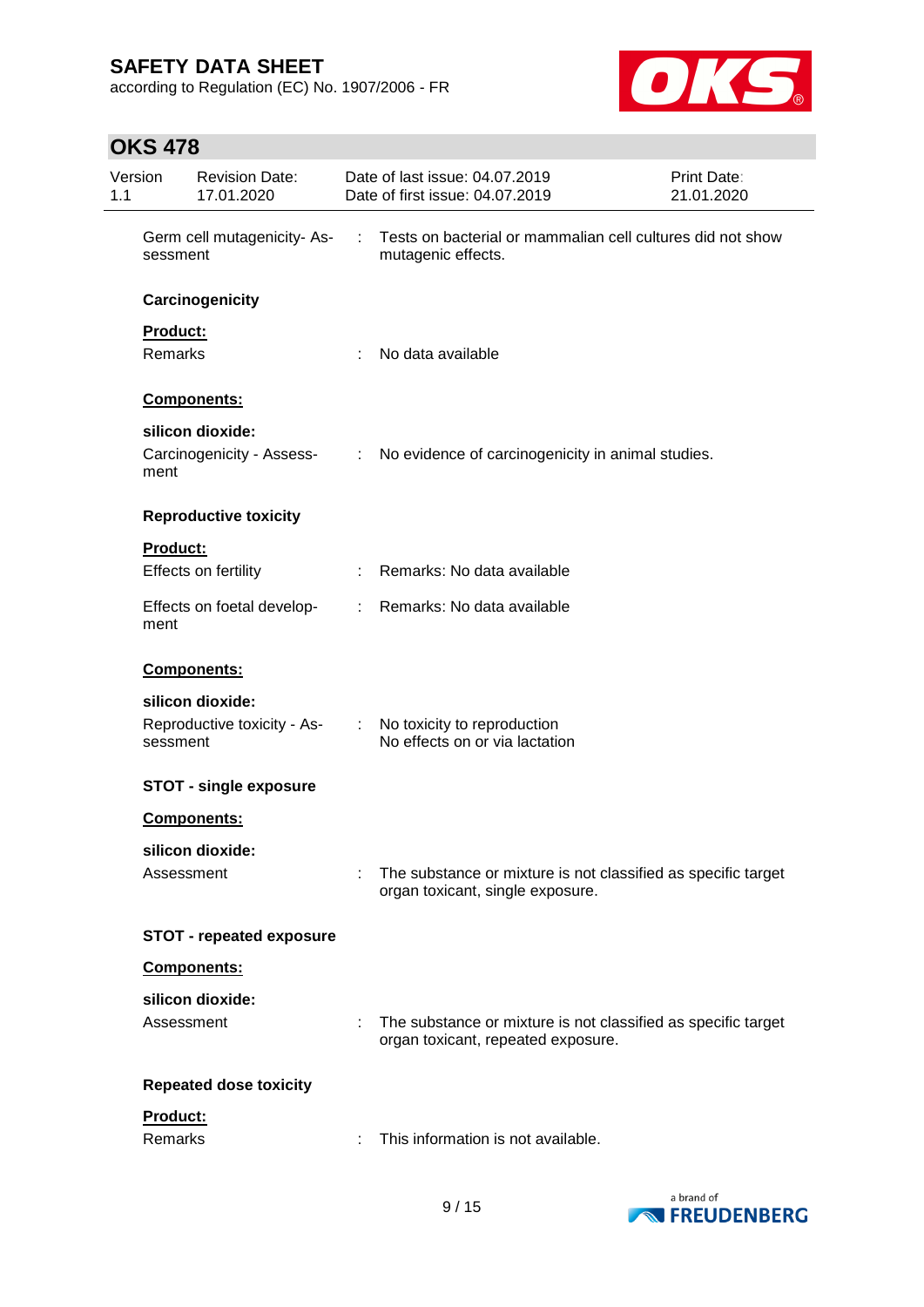according to Regulation (EC) No. 1907/2006 - FR



## **OKS 478**

| Version | Revision Date: | Date of last issue: 04.07.2019  | <b>Print Date:</b> |
|---------|----------------|---------------------------------|--------------------|
| 1.1     | 17.01.2020     | Date of first issue: 04.07.2019 | 21.01.2020         |

#### **Aspiration toxicity**

### **Product:**

This information is not available.

#### **Components:**

### **silicon dioxide:**

No aspiration toxicity classification

#### **Further information**

### **Product:**

Remarks : Information given is based on data on the components and the toxicology of similar products.

## **SECTION 12: Ecological information**

#### **12.1 Toxicity**

| <b>Product:</b>                                                                     |   |                                                                                                               |
|-------------------------------------------------------------------------------------|---|---------------------------------------------------------------------------------------------------------------|
| Toxicity to fish                                                                    |   | : Remarks: No data available                                                                                  |
| Toxicity to daphnia and other : Remarks: No data available<br>aquatic invertebrates |   |                                                                                                               |
| Toxicity to algae/aquatic<br>plants                                                 |   | : Remarks: No data available                                                                                  |
| Toxicity to microorganisms                                                          | ÷ | Remarks: No data available                                                                                    |
| <b>Components:</b>                                                                  |   |                                                                                                               |
| silicon dioxide:                                                                    |   |                                                                                                               |
| Toxicity to fish                                                                    |   | LC50 (Brachydanio rerio (zebrafish)): > 10.000 mg/l<br>Exposure time: 96 h<br>Method: OECD Test Guideline 203 |

### **12.2 Persistence and degradability**

| <b>Product:</b>                                                 |                            |
|-----------------------------------------------------------------|----------------------------|
| Biodegradability                                                | Remarks: No data available |
| Physico-chemical removabil- : Remarks: No data available<br>ity |                            |

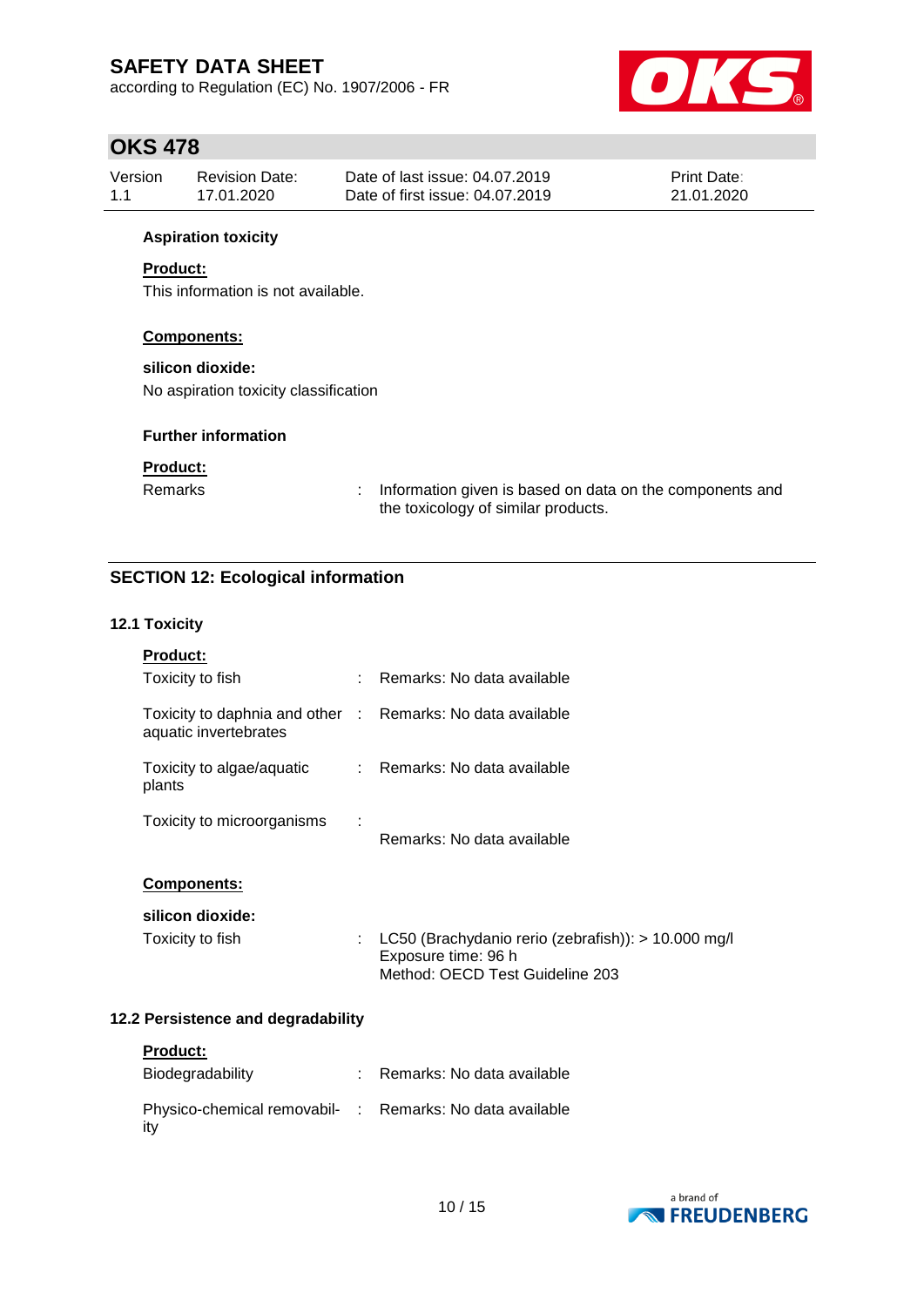according to Regulation (EC) No. 1907/2006 - FR



## **OKS 478**

| Version | Revision Date: | Date of last issue: 04.07.2019  | <b>Print Date:</b> |
|---------|----------------|---------------------------------|--------------------|
| 1.1     | 17.01.2020     | Date of first issue: 04.07.2019 | 21.01.2020         |

#### **12.3 Bioaccumulative potential**

#### **Product:**

| Bioaccumulation | : Remarks: This mixture contains no substance considered to |
|-----------------|-------------------------------------------------------------|
|                 | be persistent, bioaccumulating and toxic (PBT).             |
|                 | This mixture contains no substance considered to be very    |
|                 | persistent and very bioaccumulating (vPvB).                 |

## **12.4 Mobility in soil**

| <b>Product:</b>                                    |                              |
|----------------------------------------------------|------------------------------|
| <b>Mobility</b>                                    | : Remarks: No data available |
| Distribution among environ-<br>mental compartments | : Remarks: No data available |

### **12.5 Results of PBT and vPvB assessment**

#### **Product:**

| Assessment         | : This substance/mixture contains no components considered<br>to be either persistent, bioaccumulative and toxic (PBT), or<br>very persistent and very bioaccumulative (vPvB) at levels of<br>0.1% or higher |
|--------------------|--------------------------------------------------------------------------------------------------------------------------------------------------------------------------------------------------------------|
| <b>Components:</b> |                                                                                                                                                                                                              |
| silicon dioxide:   |                                                                                                                                                                                                              |
| Assessment         | Non-classified vPvB substance. Non-classified PBT sub-<br>stance.                                                                                                                                            |

## **12.6 Other adverse effects**

**Product:**

| Additional ecological infor- | No information on ecology is available. |
|------------------------------|-----------------------------------------|
| mation                       |                                         |

### **SECTION 13: Disposal considerations**

| 13.1 Waste treatment methods |                                                                                                                                                  |
|------------------------------|--------------------------------------------------------------------------------------------------------------------------------------------------|
| Product                      | The product should not be allowed to enter drains, water<br>courses or the soil.                                                                 |
|                              | Waste codes should be assigned by the user based on the<br>application for which the product was used.                                           |
| Contaminated packaging       | Packaging that is not properly emptied must be disposed of as<br>the unused product.<br>Dispose of waste product or used containers according to |

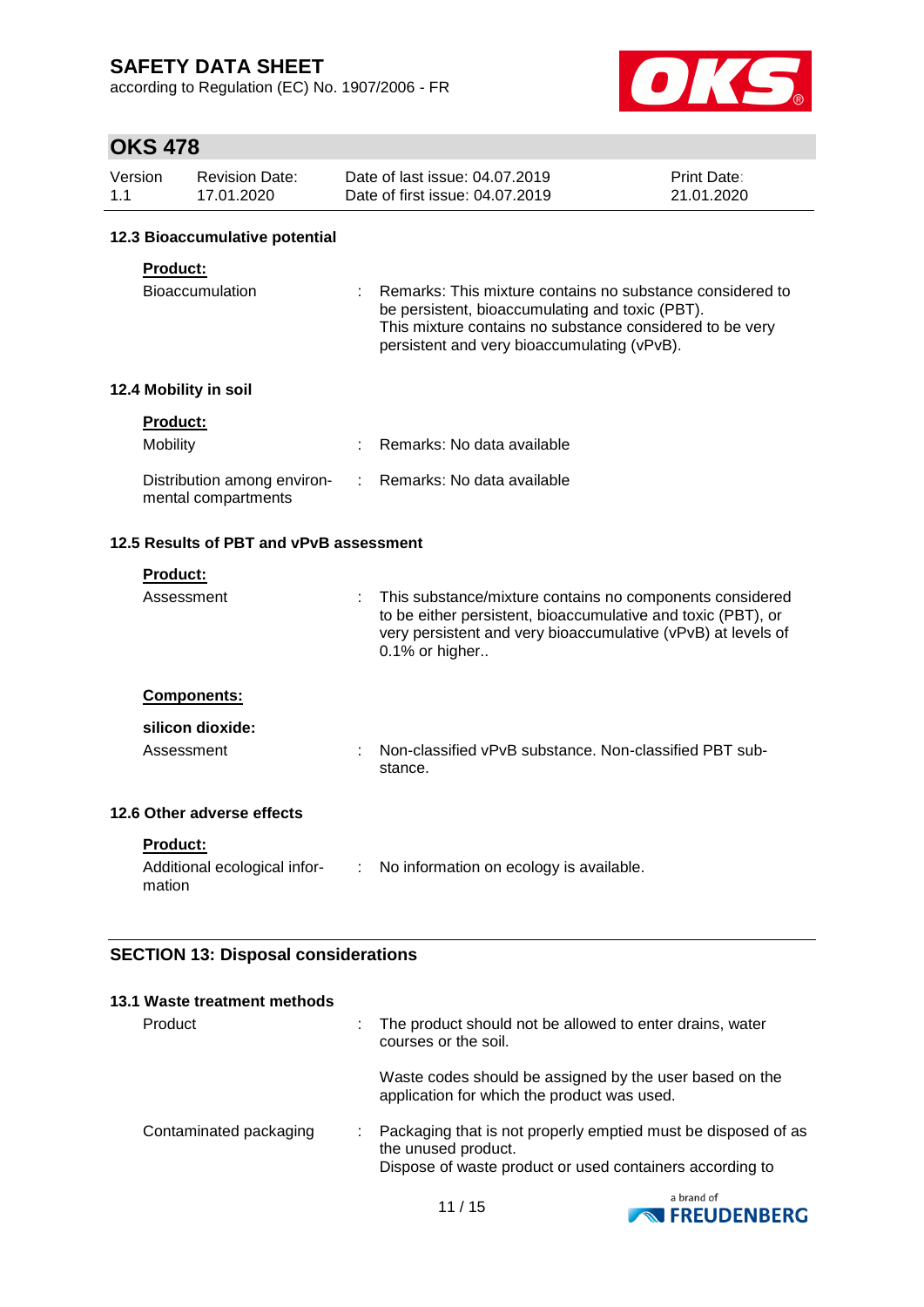according to Regulation (EC) No. 1907/2006 - FR



# **OKS 478**

| Version | Revision Date: | Date of last issue: 04.07.2019  | <b>Print Date:</b> |
|---------|----------------|---------------------------------|--------------------|
| 1.1     | 17.01.2020     | Date of first issue: 04.07.2019 | 21.01.2020         |

local regulations.

The following Waste Codes are only suggestions:

## **SECTION 14: Transport information**

#### **14.1 UN number**

| <b>ADR</b>                                          |   | Not regulated as a dangerous good                                       |
|-----------------------------------------------------|---|-------------------------------------------------------------------------|
| <b>IMDG</b>                                         |   | Not regulated as a dangerous good                                       |
| <b>IATA</b>                                         |   | Not regulated as a dangerous good                                       |
| 14.2 UN proper shipping name                        |   |                                                                         |
| <b>ADR</b>                                          | ÷ | Not regulated as a dangerous good                                       |
| <b>IMDG</b>                                         |   | Not regulated as a dangerous good                                       |
| <b>IATA</b>                                         |   | Not regulated as a dangerous good                                       |
| 14.3 Transport hazard class(es)                     |   |                                                                         |
| <b>ADR</b>                                          |   | Not regulated as a dangerous good                                       |
| <b>IMDG</b>                                         |   | Not regulated as a dangerous good                                       |
| <b>IATA</b>                                         |   | Not regulated as a dangerous good                                       |
| 14.4 Packing group                                  |   |                                                                         |
| <b>ADR</b>                                          |   | Not regulated as a dangerous good                                       |
| <b>IMDG</b>                                         |   | Not regulated as a dangerous good                                       |
| <b>IATA (Cargo)</b>                                 |   | Not regulated as a dangerous good                                       |
| <b>IATA (Passenger)</b>                             |   | Not regulated as a dangerous good                                       |
| <b>14.5 Environmental hazards</b>                   |   |                                                                         |
| <b>ADR</b>                                          |   | Not regulated as a dangerous good                                       |
| <b>IMDG</b>                                         |   | Not regulated as a dangerous good                                       |
| <b>IATA (Passenger)</b>                             |   | Not regulated as a dangerous good                                       |
| <b>IATA (Cargo)</b>                                 |   | Not regulated as a dangerous good                                       |
| 14.6 Special precautions for user<br>Not applicable |   |                                                                         |
|                                                     |   | 14.7 Transport in bulk according to Annex II of Marpol and the IBC Code |

Remarks : Not applicable for product as supplied.

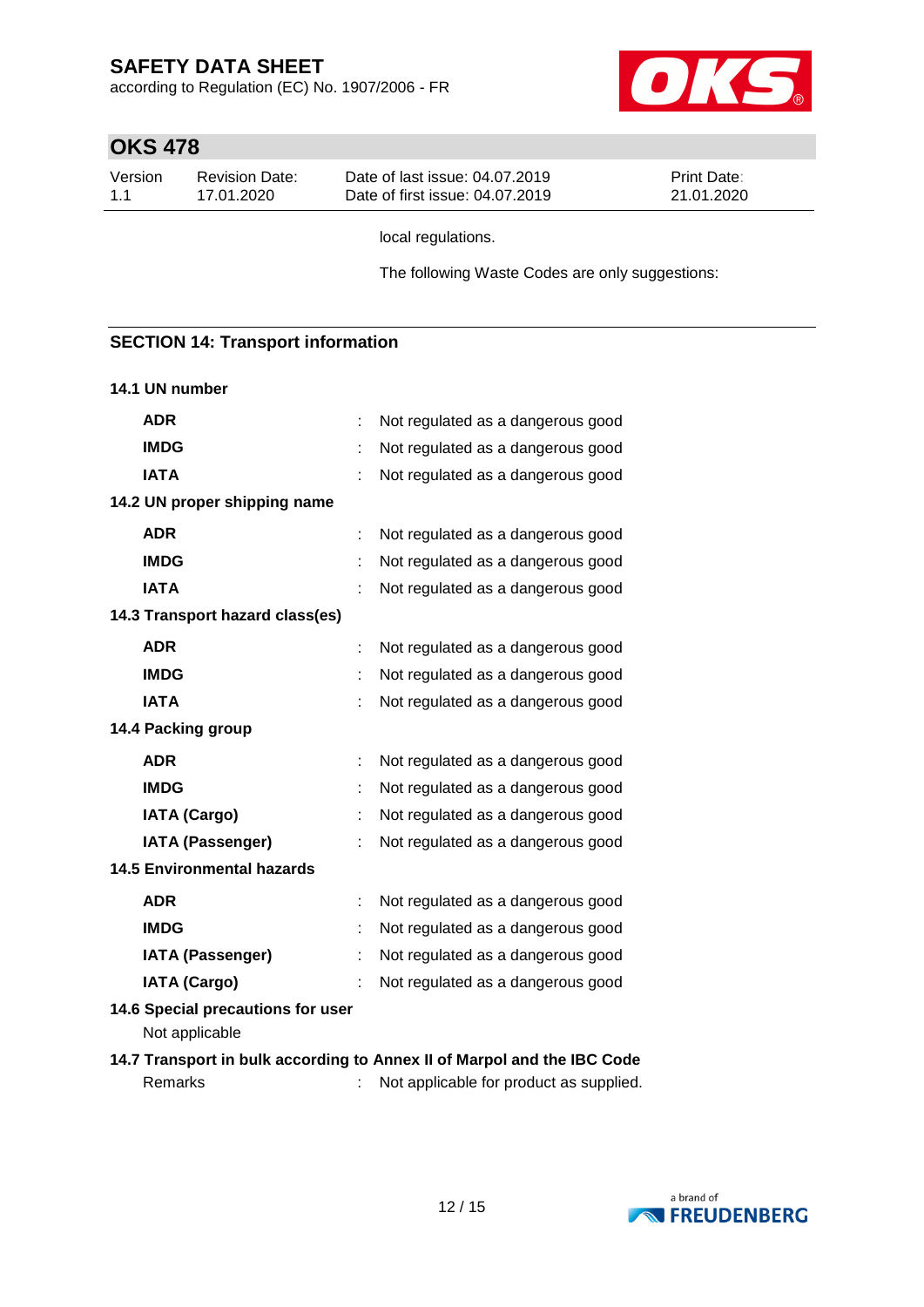according to Regulation (EC) No. 1907/2006 - FR



## **OKS 478**

| Version | Revision Date: | Date of last issue: 04.07.2019  | <b>Print Date:</b> |
|---------|----------------|---------------------------------|--------------------|
| 1.1     | 17.01.2020     | Date of first issue: 04.07.2019 | 21.01.2020         |

### **SECTION 15: Regulatory information**

#### **15.1 Safety, health and environmental regulations/legislation specific for the substance or mixture**

| REACH - Candidate List of Substances of Very High<br>Concern for Authorisation (Article 59).                                                                                 | This product does not contain sub-<br>t.<br>stances of very high concern (Regu-<br>lation (EC) No 1907/2006 (REACH),<br>Article 57). |  |  |  |  |  |  |
|------------------------------------------------------------------------------------------------------------------------------------------------------------------------------|--------------------------------------------------------------------------------------------------------------------------------------|--|--|--|--|--|--|
| REACH - List of substances subject to authorisation<br>(Annex XIV)                                                                                                           | Not applicable<br>÷                                                                                                                  |  |  |  |  |  |  |
| Regulation (EC) No 1005/2009 on substances that de-<br>plete the ozone layer                                                                                                 | Not applicable<br>÷                                                                                                                  |  |  |  |  |  |  |
| Regulation (EC) No 850/2004 on persistent organic pol-<br>lutants                                                                                                            | Not applicable<br>÷                                                                                                                  |  |  |  |  |  |  |
| Regulation (EC) No 649/2012 of the European Parlia-<br>ment and the Council concerning the export and import<br>of dangerous chemicals                                       | Not applicable                                                                                                                       |  |  |  |  |  |  |
| REACH - Restrictions on the manufacture, placing on<br>the market and use of certain dangerous substances,<br>preparations and articles (Annex XVII)                         | Not applicable<br>÷                                                                                                                  |  |  |  |  |  |  |
| Seveso II - Directive 2003/105/EC amending Council Directive 96/82/EC on the control of major-<br>accident hazards involving dangerous substances<br>Not applicable          |                                                                                                                                      |  |  |  |  |  |  |
| Seveso III: Directive 2012/18/EU of the European Parliament and of the Council on the control of<br>major-accident hazards involving dangerous substances.<br>Not applicable |                                                                                                                                      |  |  |  |  |  |  |
| Occupational Illnesses (R-<br>36, 25<br>461-3, France)                                                                                                                       |                                                                                                                                      |  |  |  |  |  |  |
| Volatile organic compounds<br>÷                                                                                                                                              | Directive 2010/75/EU of 24 November 2010 on industrial<br>emissions (integrated pollution prevention and control)                    |  |  |  |  |  |  |

#### **15.2 Chemical safety assessment**

This information is not available.

#### **SECTION 16: Other information**

#### **Full text of other abbreviations**

2004/37/EC : Europe. Directive 2004/37/EC on the protection of workers from the risks related to exposure to carcinogens or mutagens



Not applicable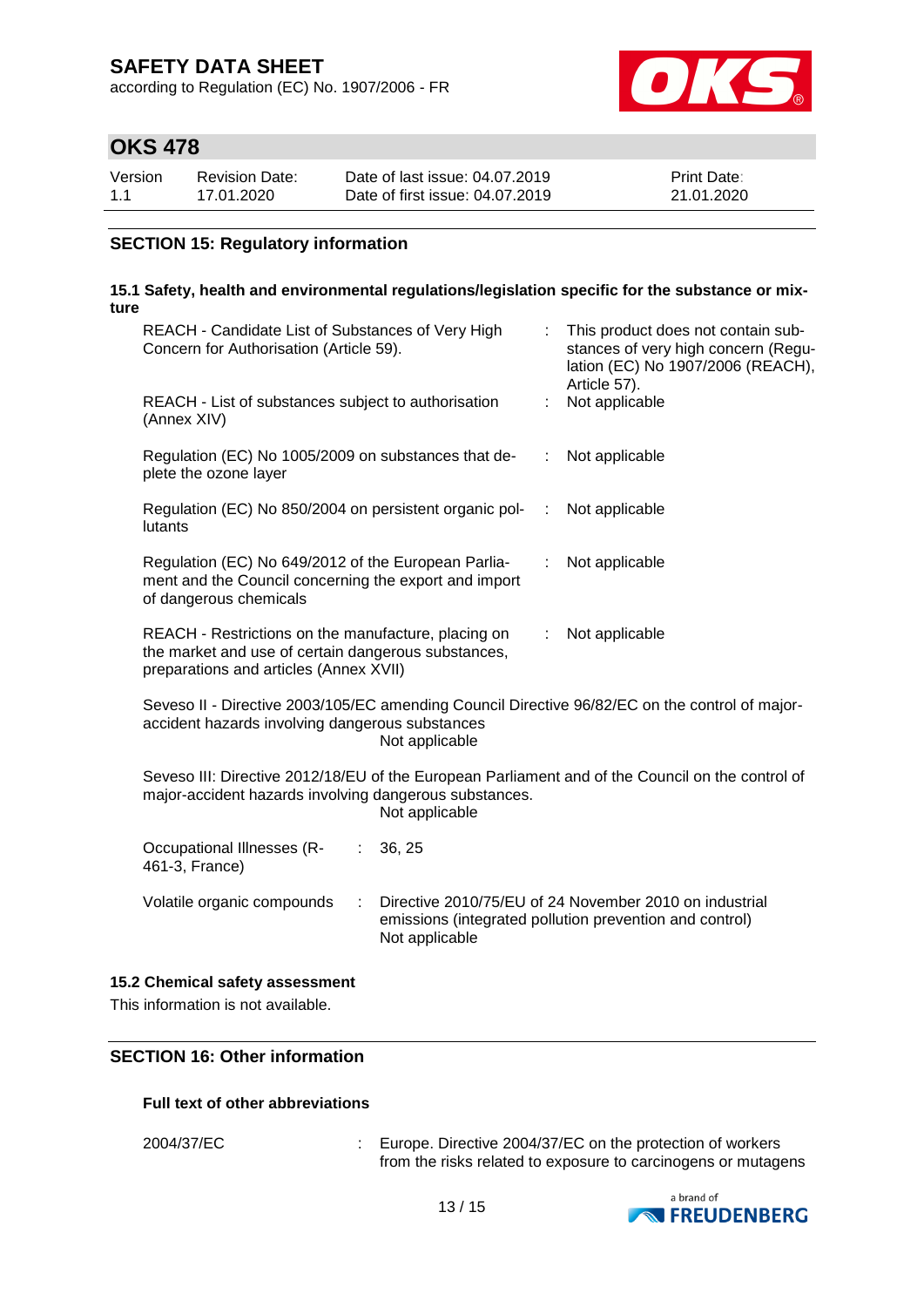according to Regulation (EC) No. 1907/2006 - FR



## **OKS 478**

| Version<br>Date of last issue: 04.07.2019<br><b>Print Date:</b><br>Revision Date:<br>Date of first issue: 04.07.2019<br>1.1<br>21.01.2020<br>17.01.2020 |  |  |  |  |
|---------------------------------------------------------------------------------------------------------------------------------------------------------|--|--|--|--|
|---------------------------------------------------------------------------------------------------------------------------------------------------------|--|--|--|--|

at work 2004/37/EC / TWA : Long term exposure limit

ADN - European Agreement concerning the International Carriage of Dangerous Goods by Inland Waterways; ADR - European Agreement concerning the International Carriage of Dangerous Goods by Road; AICS - Australian Inventory of Chemical Substances; ASTM - American Society for the Testing of Materials; bw - Body weight; CLP - Classification Labelling Packaging Regulation; Regulation (EC) No 1272/2008; CMR - Carcinogen, Mutagen or Reproductive Toxicant; DIN - Standard of the German Institute for Standardisation; DSL - Domestic Substances List (Canada); ECHA - European Chemicals Agency; EC-Number - European Community number; ECx - Concentration associated with x% response; ELx - Loading rate associated with x% response; EmS - Emergency Schedule; ENCS - Existing and New Chemical Substances (Japan); ErCx - Concentration associated with x% growth rate response; GHS - Globally Harmonized System; GLP - Good Laboratory Practice; IARC - International Agency for Research on Cancer; IATA - International Air Transport Association; IBC - International Code for the Construction and Equipment of Ships carrying Dangerous Chemicals in Bulk; IC50 - Half maximal inhibitory concentration; ICAO - International Civil Aviation Organization; IECSC - Inventory of Existing Chemical Substances in China; IMDG - International Maritime Dangerous Goods; IMO - International Maritime Organization; ISHL - Industrial Safety and Health Law (Japan); ISO - International Organisation for Standardization; KECI - Korea Existing Chemicals Inventory; LC50 - Lethal Concentration to 50 % of a test population; LD50 - Lethal Dose to 50% of a test population (Median Lethal Dose); MARPOL - International Convention for the Prevention of Pollution from Ships; n.o.s. - Not Otherwise Specified; NO(A)EC - No Observed (Adverse) Effect Concentration; NO(A)EL - No Observed (Adverse) Effect Level; NOELR - No Observable Effect Loading Rate; NZIoC - New Zealand Inventory of Chemicals; OECD - Organization for Economic Co-operation and Development; OPPTS - Office of Chemical Safety and Pollution Prevention; PBT - Persistent, Bioaccumulative and Toxic substance; PICCS - Philippines Inventory of Chemicals and Chemical Substances; (Q)SAR - (Quantitative) Structure Activity Relationship; REACH - Regulation (EC) No 1907/2006 of the European Parliament and of the Council concerning the Registration, Evaluation, Authorisation and Restriction of Chemicals; RID - Regulations concerning the International Carriage of Dangerous Goods by Rail; SADT - Self-Accelerating Decomposition Temperature; SDS - Safety Data Sheet; SVHC - Substance of Very High Concern; TCSI - Taiwan Chemical Substance Inventory; TRGS - Technical Rule for Hazardous Substances; TSCA - Toxic Substances Control Act (United States); UN - United Nations; vPvB - Very Persistent and Very Bioaccumulative

#### **Further information**

This safety data sheet applies only to products originally packed and labelled by OKS Spezialschmierstoffe. The information contained therein may not be reproduced or modified without the express written permission of OKS Spezialschmierstoffe. Any forwarding of this document is only permitted to the extent required by law. Any further, in particular public, dissemination of our safety data sheets (e.g. as a document for download from the Internet) is not permitted without the express written consent of OKS Spezialschmierstoffe. OKS Spezialschmierstoffe provides its customers with amended safety data sheets as prescribed by law. The customer is responsible for passing on safety data sheets and any amendments contained therein to its own customers, employees and other users of the product. OKS Spezialschmierstoffe provides no guarantee that safety data sheets received by users from third parties are up-to-date. All information and instructions in this safety data sheet have been compiled to the best of our knowledge and are based on the information available to us on the day of publication. The information provided is intended to describe the product in relation to the required safety measures; it is neither an assurance of characteristics nor a guarantee of the product's suitability for particular applications and does not